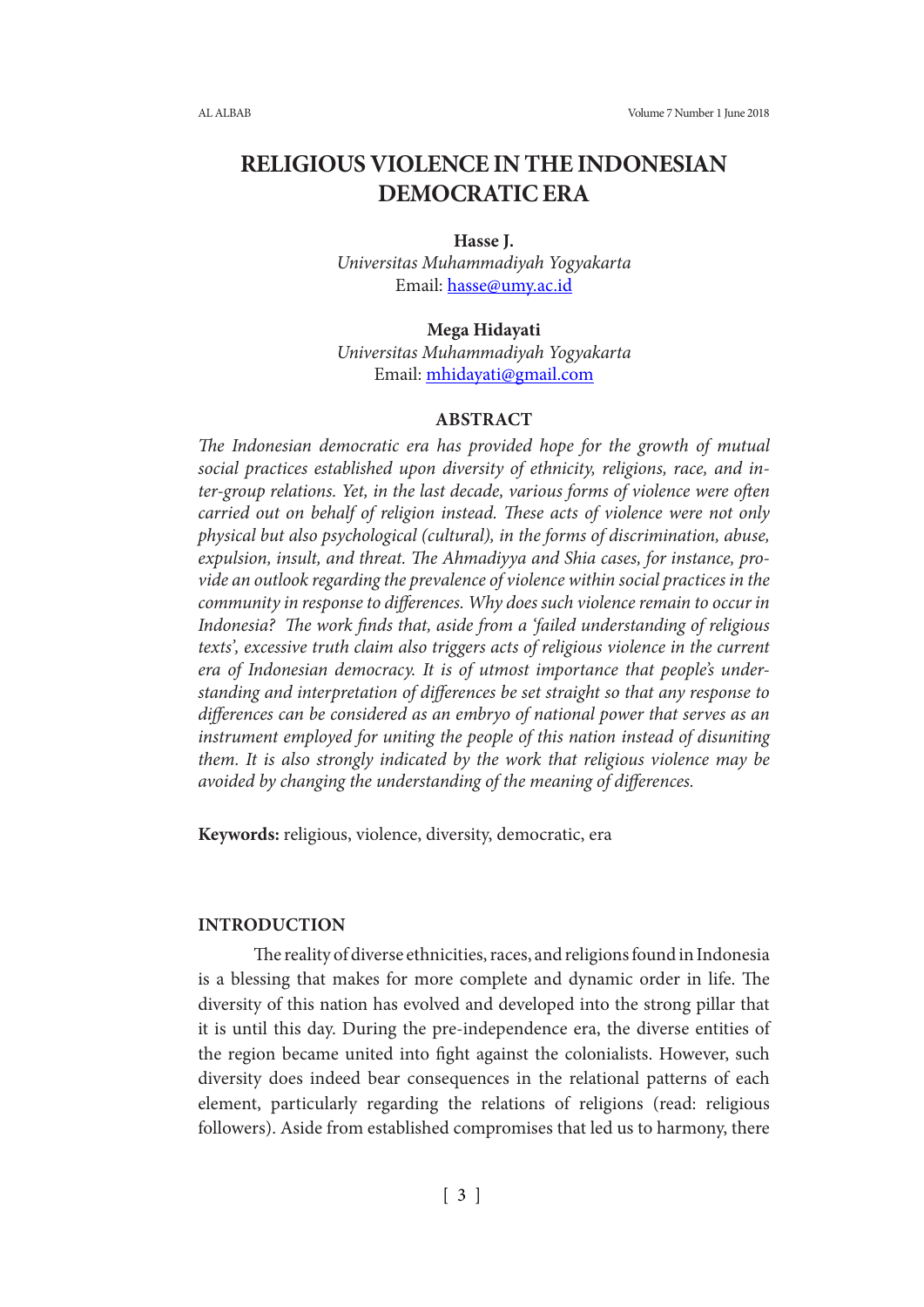were also contestation and even violence/conflict which followed along this nation's journey. Historically speaking, religious diversity in Indonesia has undergone highly varying and fluctuating relations in which it is at times interspersed by violence that largely resulted in numerous casualties and losses of both lives and wealth.

Some of the cases which had occurred in the past two decades were those found in Poso, Ambon<sup>1</sup>, Papua, and Sambas along with other cases which emphasize that interreligious relationship in Indonesia experiences a stage that waxes and wanes. The open conflict between Islam and Christianity becomes a phenomenon that is often observed in Indonesia's religious 'contestation'. The case of Maluku is one of significant conflicts in Indonesia which brought huge damages in facilities and societies. This case also demonstrated that a conflict involved many players. John Braithwaite and Leah Dunn (2010:195) found that Ambonese Christian and Muslim youth gangs in Jakarta and Ambon, Indonesian military, Indonesian police especially Brimob, Laskar Jihad, Laskar Mujahidin, Laskar Kristus and other militias, and Moluccan politicians playing with religiously based political game were the key-war making actors. They also concluded that "Maluku is the first of a number of Indonesian case that are challenging our starting theory that reconciliation without truth is not possible.

The current Indonesian contemporary-democratic era should not be littered by inter- and intra-religious contestations that lead to conflict, but it should be more accommodating and open to mutual compromise for the sake of attaining a more harmonious and humanistic Indonesian society at all levels of life. It seems that romanticism toward either intra- or inter-religious relations is merely an 'empty memory' when referring to the various occurring cases of violence. These acts of violence involving followers of the same religion or of different ones continue to happen. Why is that so? This article attempts to discuss the question by starting to provide the cases of religiously motivated violence in Indonesia.

<sup>&</sup>lt;sup>1</sup> Jacques Bertrand (2002) observes that violence or conflict in Ambon does not stand alone, and it's not purely caused by religion. He opines that problems of economy, politics, and past history also triggered violence to happen there. During the colonial era, Christianity was the dominant group and they had control over almost all sectors of life. Muslims were the marginal group at the time. This condition was subsequently overturned when Indonesia gained independence, wherein Christian dominance has since been gradually taken over by the Muslim group.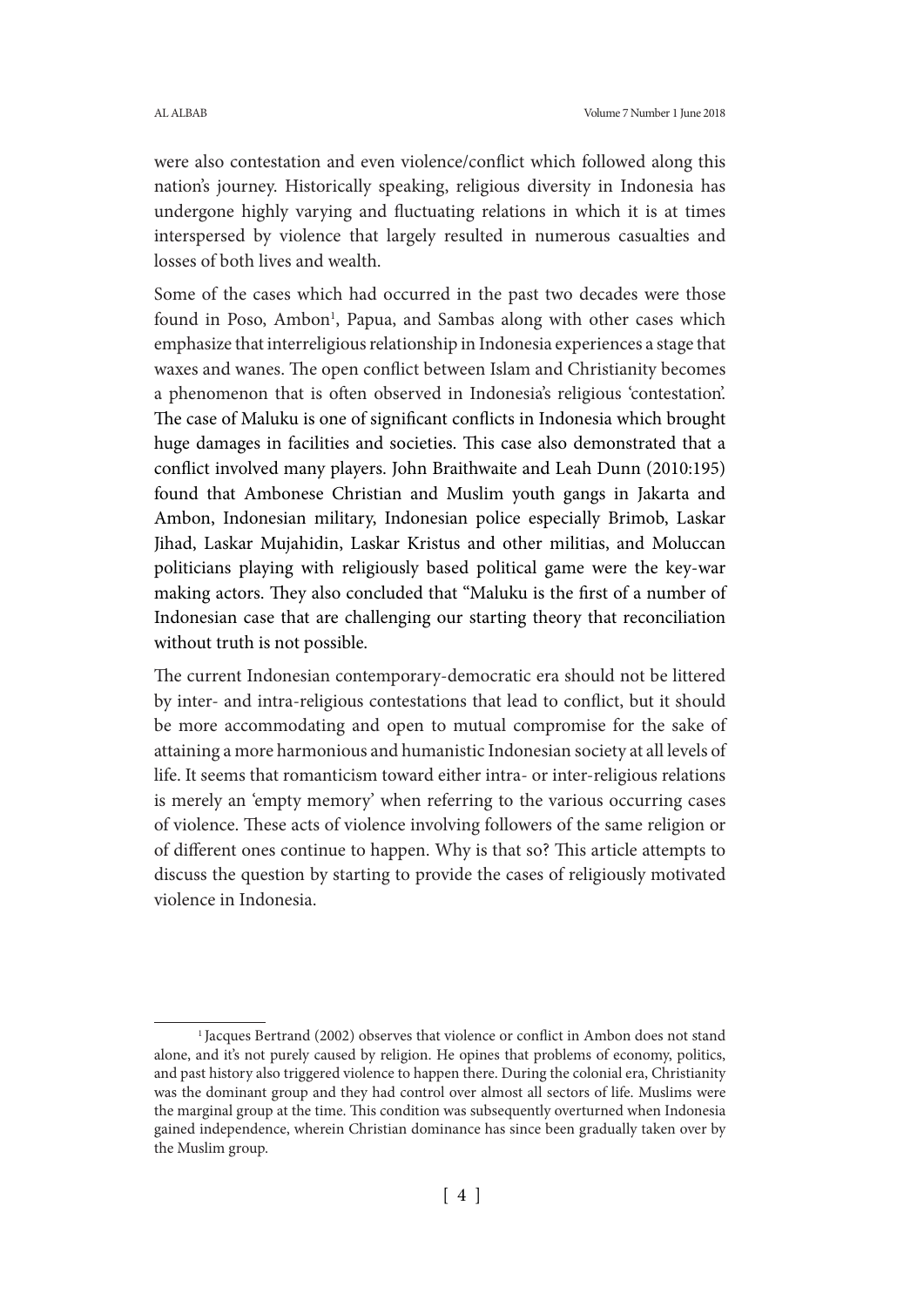# **RELIGIOUS VIOLENCE IN NUMBERS**

The Wahid Foundation (Institute), Setara Institute, and Center for Religious and Cross-cultural Studies (CRCS) periodically provide information and data analyses concerning religious violence in Indonesia. According to the data, phenomena of violence involving religions have repeatedly occurred with similar patterns. Setara Institute in 2016 showed that throughout 2015, as many as 197 incidents relating to violence involved religious groups either internally or externally. Christians (29 incidents) and Shia followers (31 incidents) were the groups that mostly became victims of violence/protests (Setara Institute, 2016). The most dominant type of violence confronted by the two groups were violations in the form of forcing a belief or forcing to conduct religious teachings. The burning of the Saman Church in Bantul, Yogyakarta and the demolition of three churches in the regency of Aceh Singkil are some examples of the incidents.

The Wahid Institute also presents various incidents of violence experienced by certain religious groups. For instance, in 2015, there were 158 incidents with 187 acts and a number of these cases involved state or non-state actors (Laporan Tahunan, 2015:12). The amount above showed a 12% drop than previous year. The types of violation also varied, such as sealing off house of worship, criminalization, and discrimination based on religion, accusation as heretical sect, and intimidation of certain religious group. The perpetrators of violence were from various elements, including religious institutions, mass organizations, the masses, and other organizations.

The Center for Religious and Cross-cultural Studies (CRCS) periodically launches a report pertaining to religious life in Indonesia. In 2008, conflicts relating to house of worship remain prevalent. There were 14 cases relating to house of worship such as destruction, prohibition of worship, dismissal during worship, demolition, conflict of religious followers, residents' refusal of religious activities, and stopping activities of worship (CRCS, 2009: 18-20). In 2009, CRCS reported 25 cases relating to discourses on heretics and religious blasphemy, and 20 similar cases in 2012 (CRCS, 2012: 59-65).

In 2010, CRCS launched issues relating to houses of worship. Since January to December 2010, there had been 20 cases of violence in relation to houses of worship, such as destruction, eviction of religious followers, burning of houses of worship, and even demand for imprisoning certain religious figures. In 2011, the number of violence relating to houses of worship had risen to 36 cases (CRCS, 2011: 48-53).

The cases of violence above generally involved Christianity and Islam. Cases prohibiting the building of churches, dismissing Christians' services,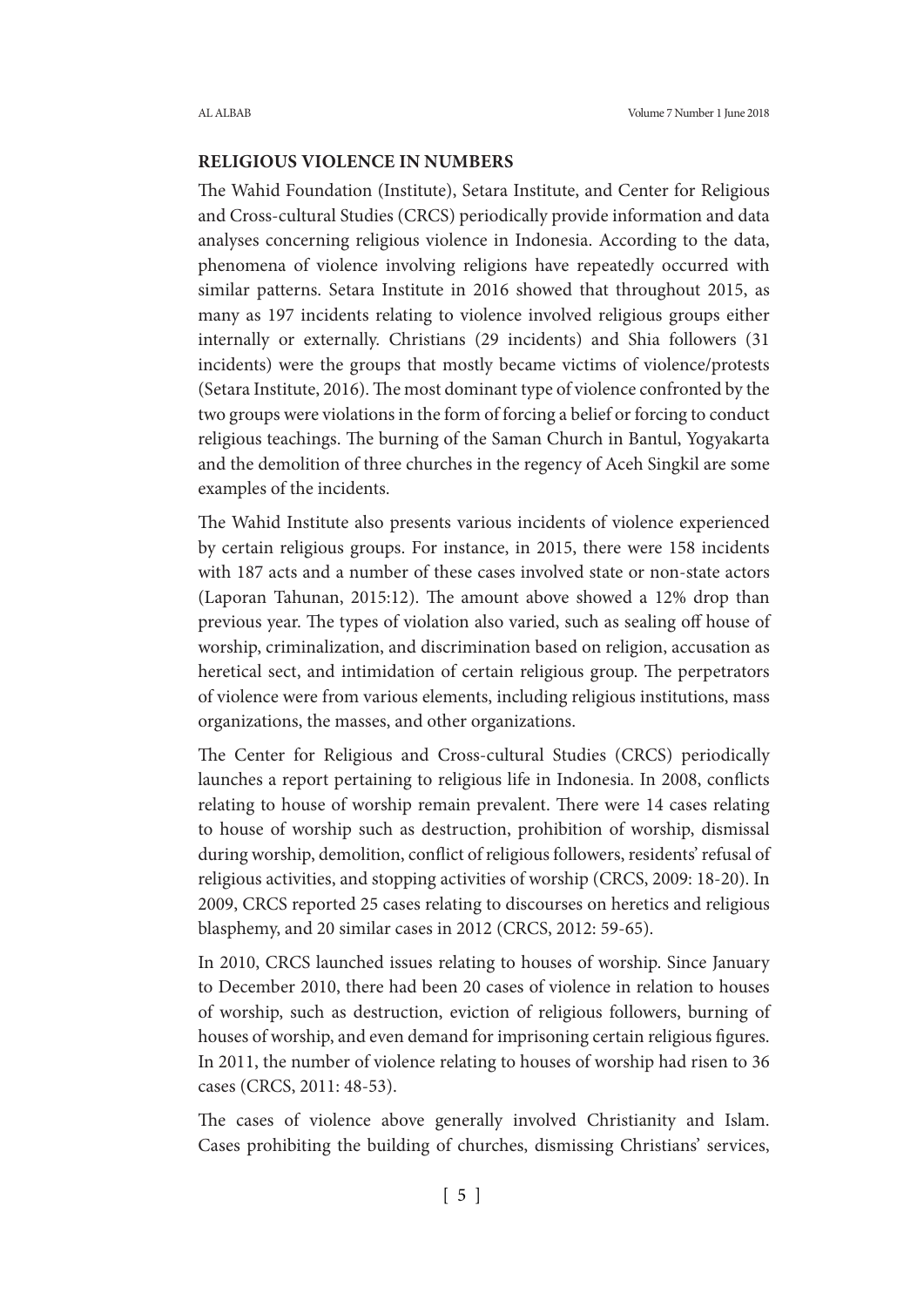attacks on Christians became another 'color' of religious life in recent years. In addition to violence concerning other religions (Christianity), issues involving the Ahmadiya sect were also quite prevalent during the 2000s. CRCS stated that in 2009, there were 11 cases relating to Ahmadiyya. The public's demand regarding the Ahmadiyya sect was varied, some demanded them to be dispersed, completely banned, monitored, and even consecration of Ahmadiyya followers by renouncing their faith and converting to mainstream Islam. Acts of violence are still experienced by Ahmadiyya followers today (2017) by means of various patterns.

In 2015, religious conflicts were varied as politics had become infused into them. Religious politicization emerged in many forms such as the use of houses of worship as campaign media and the use of the anti-Shia issue in campaigns which were among methods used by certain regional head candidates to gain more electorates as is the case in Sampang, Madura, East Java (CRCS, 2015: 17). This case provides an outlook in which the use of identity, including Shia, still adorns the map of both local and national politics.

# **TRIGGERS OF RELIGIOUS VIOLENCE**

In any religious tradition, claims of truth and the superiority of one's religion constantly arise as it is an essential part of the construction of faith. As accentuated in Islam that, *"Indeed, the religion in the sight of Allah is Islam"* (QS. Ali Imran: 19) and *"And whoever desires other than Islam as a religion – never will it be accepted from him, and he, in the Hereafter, will be among the losers*" (QS. Ali Imran: 85). The verses above emphasize a 'single' form of truth that solely belongs to Islam. Such claim is constantly maintained and institutionalized through various media such as forum for religious studies, learning, speeches, and other media as an effort to strengthen the followers' faith concerning the truth of their religious teaching. This may be interpreted as a claim of absolute truth.

Every religious follower is even 'obligated' to embrace such attitude and it is not considered a mistake because such effort or attitude is carried out for the sake of 'justifying' the follower's choice in the religion adhered to. However, a grave problem will come to surface when outsiders are coerced to follow what is believed to be the truth. Preaching one's religion may indeed be the obligation of every religious follower, but it should be conducted elegantly (in the Quran it is mentioned to be done through *hikmah* or wisdom) and countering (opposing) opinions should also be done through proper means. It is said in the Quran to "Invite to the way of your Lord with wisdom and good instruction, and argue with them in a way that is best..." (QS. An Nahl: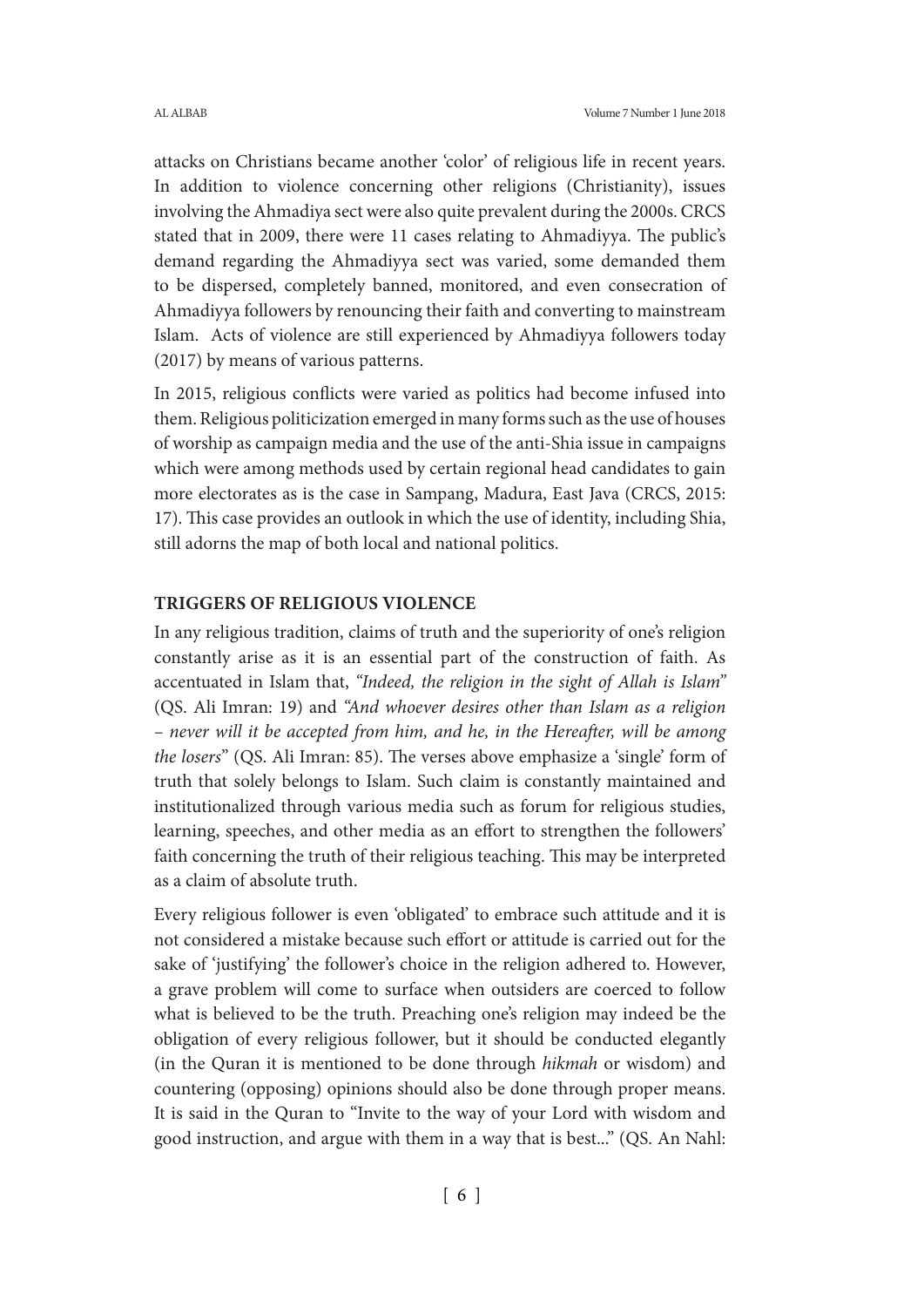125). This means that the method of *hikmah* (wisdom) serves as a significant indicator in inviting others to follow Islam. It is for this very reason that violent methods or means are not justified.

Truth claim<sup>2</sup> that may become 'excessive' will have an impact in establishing relationships that tend to be closed-minded toward people/group of other religions. Truth claim of one's religion should be equally coupled with openness (inclusivity) and should still provide space for other people/groups to practice what they believe. An exclusive attitude has the potential to bring about suspicion, hate, and the notion that other people/groups are non-existent and they do not have any chance of attaining good. Actually, the humanistic aspect of religion may be approached from the reality that religion is also regarded as a primordial human nature (*fitrah*) that is revealed. This is aimed at fortifying the primordial human nature that is already inherent within the human self. Humanistic values should not be in opposition to religious values, and vice versa (Madjid, 1992: xvi).

Violence often becomes the main option in dealing with differences, wherein one of the triggers is excessive truth claim which might be related to phychological dimension of religious practices (Tomas Lindgren, 2017). Among its causes is the lack of understanding about one's own religion, even narrow-minded understanding which leaves no room for truth of other religions is included. Self righteous attitude (in the context of differing belief/ religion) has a clear theological basis. However, a complex issue lies in the 'negation' of other religions and other religious followers. Oddly enough, there are quite a few Islamic followers who condemn or consider their fellow Muslims as infidels (*takfiri*) deserving to be eliminated. People or groups that hold differing views are considered deviants, wrong, conservative, and infidels. They are opposed because they are positioned as people/groups that are outside the 'mainstream Islam'.

In the Indonesian context, the acts of violence experienced by the Jamaah Ahmadiyah Indonesia (JAI) and Shia followers serve as striking cases. Both these groups became easy pickings for certain Islamic groups that are based on different understanding of Islam. Difference of opinion/understanding is actually nothing new in Islam. Differences in Islamic jurisprudence (*fiqh*) were actually quite deep in terms of worshipping practices in the Islamic world.

<sup>&</sup>lt;sup>2</sup> Aside from truth claim, interpretation of texts also plays a role in making certain group or people to take action. Truth claim and narrow interpretation of texts, both contribute in the progressively strengthening assumption that differences are the source of violence or conflict (Hasse Jubba, 2011). Very textual interpretations tend to provide literal understandings and they are considered insufficient to analyze the phenomena of differences among religious followers today. Regarding the matter, contextual interpretations that do not leave out inherent textual substances are undoubtedly necessary.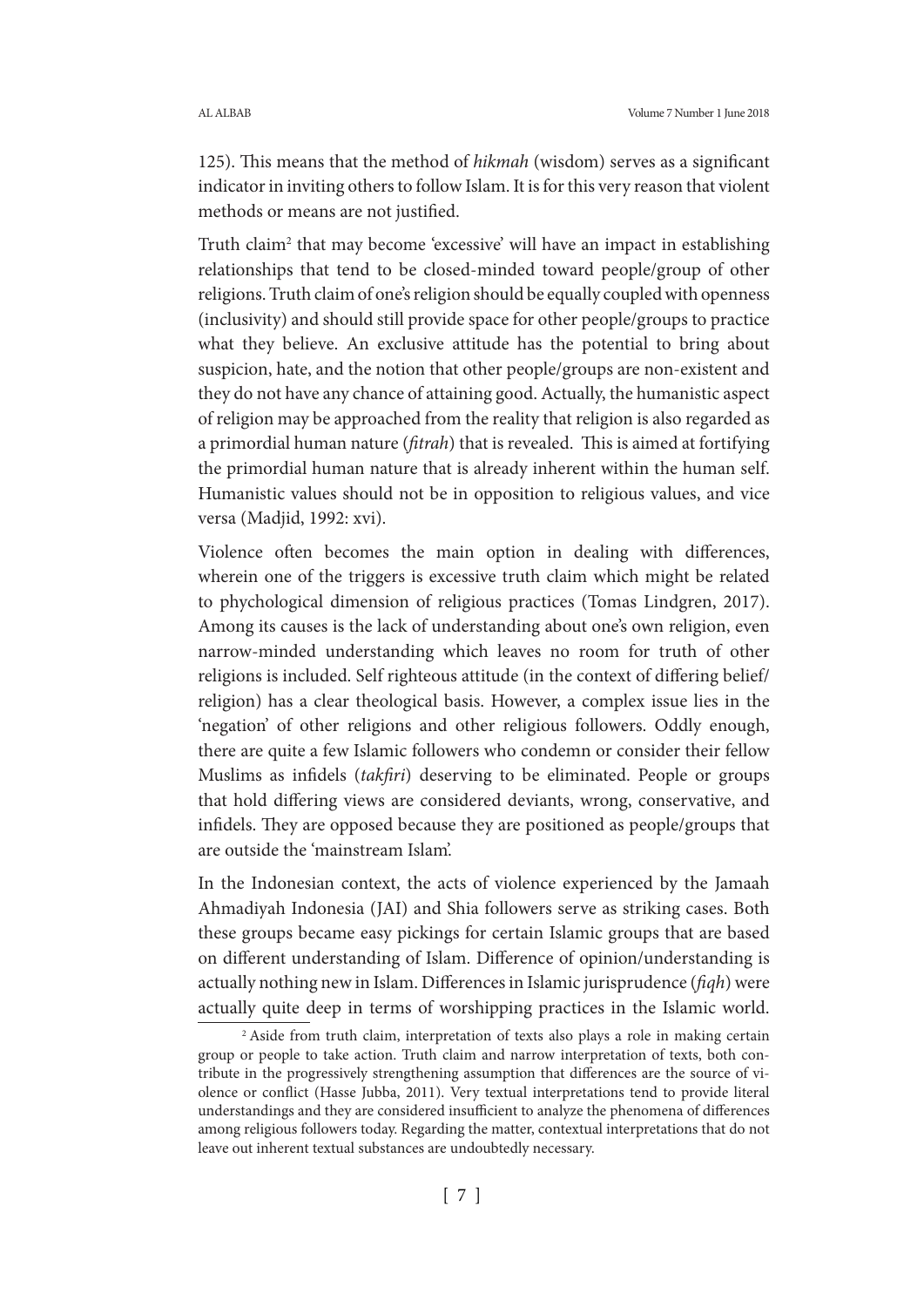There are four main schools of thought (*madhhab*) of imams within *fiqh* that remain to be observed by Muslims today. All four have differing interpretation to ritual matters, but they remain within a single frame of theological understanding. They have the same main source of reference, namely the Quran and Hadith. They have the same *shahada* (Islamic testament of faith) and the same messenger. Yet, they do not blame or condemn each other, let alone consider them as infidels and negate or mutually annihilate each other.

JAI in Kuningan, West Java, for example, was a victim of violence, both violence of physical battery, and discriminative actions, including verbal violence through various inappropriate expletives (Andreas Harsono, 2010). Such was also the case for the Shia group in Sampang, Madura that was attacked in which their mosque and residence were burned. The two groups experienced similar position, wherein they were placed outside of mainstream Islam thereby requiring to be dealt with without due process of law. Vigilantism was instead promoted by conducting these attacks on JAI<sup>3</sup> and Shia groups.

The excuse often used to perpetrate acts of violence against a particular group (including JAI and Shia) is because it is regarded as a 'splintered'4 or 'deviant' group. This means a group that has separated itself from the common religious teachings (read: mainstream). Herein lies the dimension of 'sin', when a group/sect is immediately considered as being deviant merely due to differences in opinion and argumentation of a religious text, and even merely because of differences in religious practices. The secession of a group from the mainstream standard is not something which instantaneously happens. It is very much influenced by the dynamics of social context. A Shia follower, for instance, may have different understandings to Sunni (mainstream group in Indonesia), but it should at least be positioned as an 'equalizer', instead of a competitor to the majority group.

The advent of Islam itself, was not determined by a single dominant factor, as there were numerous factors which influenced Islam such as social, political, economic factors, and religious tradition. Islam, as do other religions, develops through various means; and its development has brought about many

<sup>3</sup> Ahmadiyya in Indonesia has long become a 'commodity' for debate. A contra attitude toward Ahmadiyya has been observed to occur since 1929 when Muhammadiyah positioned Ahmadiyya (followers) as a faithless group. This continued in 1965 when East Sumatra Ulema issued a fatwa rejecting Ahmadiyya, which was followed by opinion of ulemas in several places emphasizing the similar statement that the teachings of Ahmadiyya are heretical (Crouch, 2008: 7-8).

<sup>&</sup>lt;sup>4</sup> This term is often stated by Abdurrahman Wahid (Gus Dur). He used this terminology as a translation for "*splinter group*". The word itself has no particular connotation to any religious sect, but it is used for small groups that separates itself (splinters) from a party or social and political organization. The word '*splinter group*', in terms of terminology close to religious matters, relates to the word 'sect' (Ernas in Rajab and Basri, 2016: vi).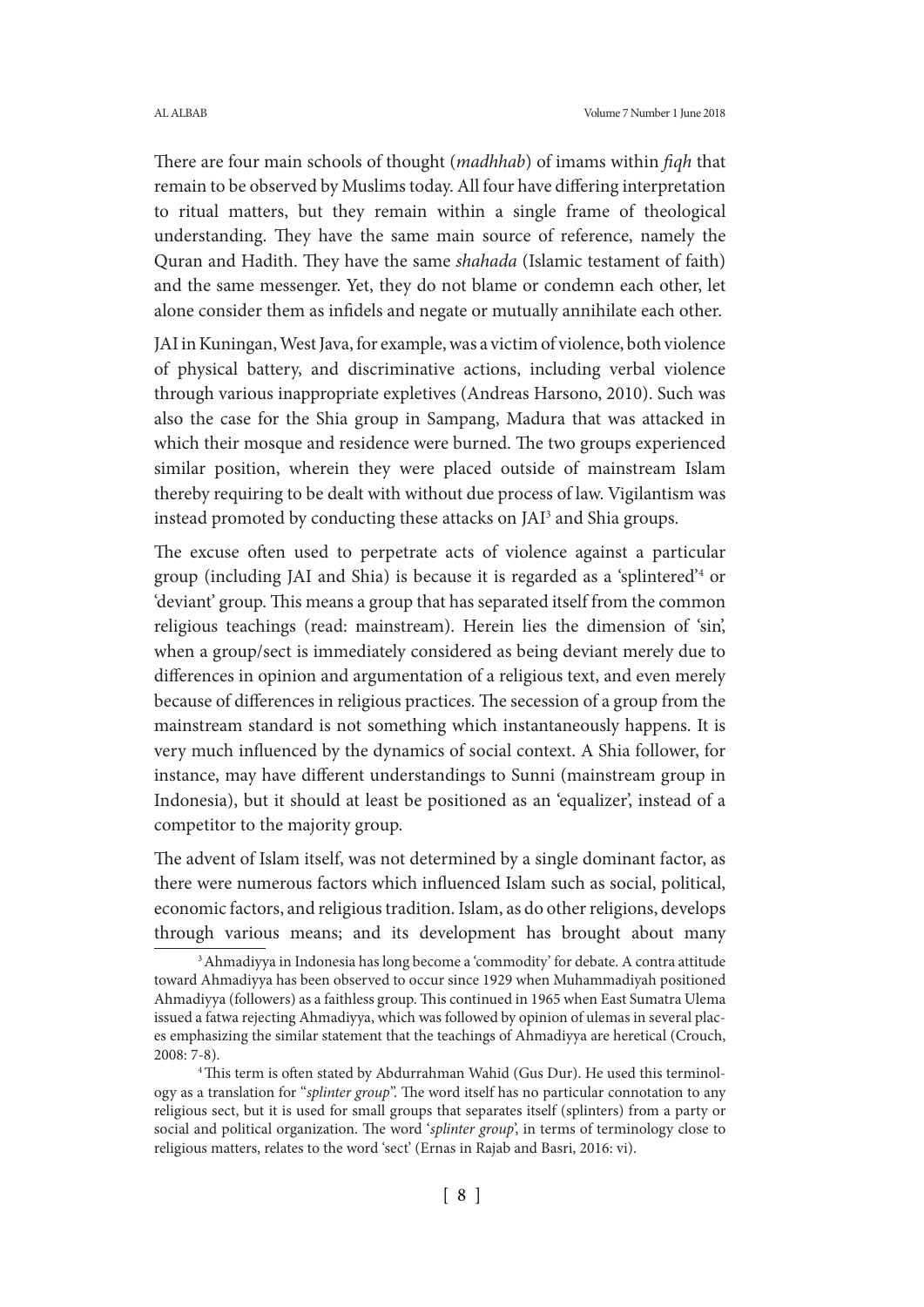differences among its followers (Al Makin, 2016: 123). Islam is also practiced through a variety of ways depending on the selected school of thought. In a number of places in Indonesia, Islamic practices that are different to other places are easily found. They have a different way of expressing Islam because it has infused into the tradition/culture leaving its followers to practice Islam according to the context it is in. However, as Hans Georg Gadamer found, tradition becomes human limitation and it makes human beings not possible to understand something outside their tradition. Therefore, they need to have a dialogue with the others to make their understanding larger than before. This is what he called as *fusion of horizon*. (Gadamer, 1075). Thus, it is impossible to push someone to be exclusivist or inclusivist since human limitation, but the changing is truly possible when someone opens themselves through dialogue and fusion of horizon occurs. One of important things in this case is the awareness that human's ability to understand are limited, thus different understandings are not something disturbing which in turn make people respect to the others (Hidayati, 2010).

The dynamics and escalation of global politics also contribute to the prevalence of various forms of violence conducted on behalf of religion in Indonesia. The various discriminatory actions experienced by Muslims in several corners of the world incited rage within Islamic groups in Indonesia. The most recent case is the eviction of Rohingnya Muslims in Myanmar. This incident immediately triggered responses of many Muslim countries, including Indonesia. The Rohingnya case may, arguably, not be a case of religious violence, yet such argument remains difficult to accept. This is because, those being evicted are Muslims and the fact is that they reside in a country of non-Muslim majority. As a response based on Islamic camaraderie, the sympathy of the Muslim world flowed generously. Various acts and rallies were conducted to show solidarity and commitment of defending their Muslim 'brothers & sisters' who are facing violence.

The case of Rohingnya Muslims is purely considered as religious violence, instead of a mere domestic issue of a country where it might be the case that religion only plays a small part in the whole incident. Nevertheless, several groups in Indonesia consider the Rohingnya case as acts of violence perpetrated upon Muslims living there (see, Bawazir, 2015). This claim is not wrong, since those experiencing violence are indeed Muslims. It is, however, indirectly concluded as a case of religious violence despite there being several factors which led the incident to its current state.

The responses given for cases experienced by Muslims in other countries prove that the world Muslim solidarity remains very strong, although it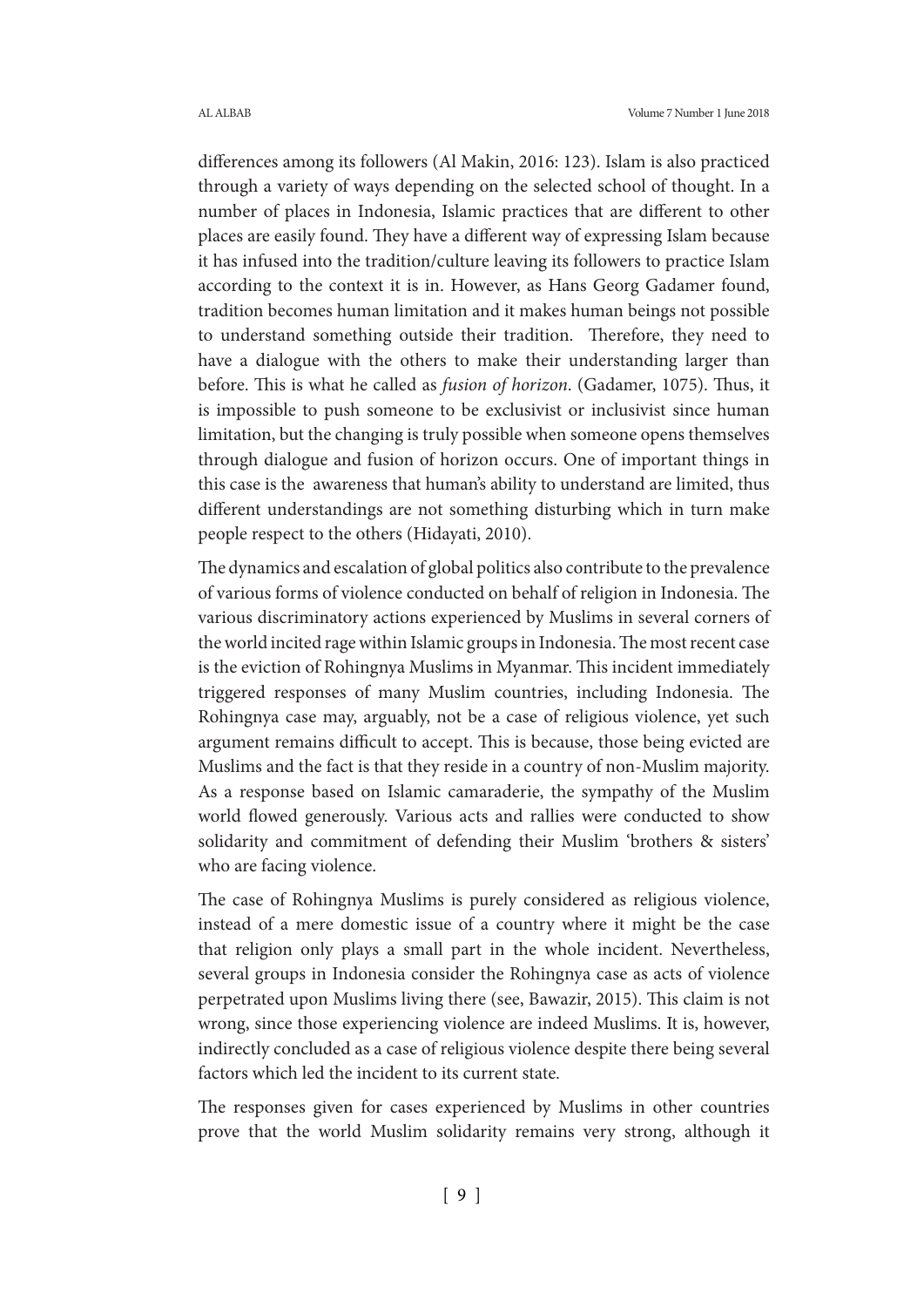may be temporary and casuistic. What is felt and experienced by Muslims in other countries will garner similar response in other Muslim countries, as is often observed in Indonesia. However, these responses are often expressed 'excessively', because the violence experienced by Muslims on the other side of the globe may be dealt with through similar means. Meaning that violence occurring in another place is subsequently countered with 'violence' in Indonesia as well. Ultimately, a non-conducive atmosphere flows vigorously into the country instead because violence is replied with violence although through relatively different means. Such conditions may even be camouflaged in various forms, starting from open violence such as attacks, rallies, and eviction of other groups particularly the minority.

Based on the above explanation, religion and violence or conflict are inseparable. Andreas Hasenclever and Volker Rittberger (2000) present three theoretical perspectives which may be utilized in reading the relation between religion and conflict. *First*, the primordialists argue that religion in itself contains inherent element that leads to conflict. When 'religious conflict' happens, religion is viewed as an independent variable, which is the element that does not depend on other aspects, and the difference in religious identity itself may be enough to stimulate conflict. The JAI and Shia conflicts in Indonesia can be a reference point for this perspective since they are considered to have deviated from mainstream Islam leading them to become a target of violence and trigger for conflict.

Meanwhile, the *second* perspective, the instrumentalists view the role of religion in 'religious conflict' as a mere instrument. Religion has no objective role in and of itself, thus conflict is triggered by the presence of economic and political interests. Religion merely serves as a rhetoric, its relation to conflict is a quasi one. Take the examples of the JAI and Shia cases, many people saw them as not merely a religious issue, but more concerning a political one. Elite politics directs the public to consider them merely as religious matters. Religious instrumentalization by the elites, even religious politicization seems effective in garnering attention and support of the masses. Muslims in Indonesia eventually considered Shia followers as deviant religious adherents who must be corrected and converted to pure Islam. JAI in Kuningan was not a mere ideological matter as well, since it was also imbued with nuances of religious politicization that was simply accepted by the public.

The *Third* perspective is the constructivists. This theoretical perspective lies between the two approaches in the above passages. Constructivists are in line with instrumentalists who view that the fundamental cause of conflict is not religion, but interest. Constructivists agree with primordialists who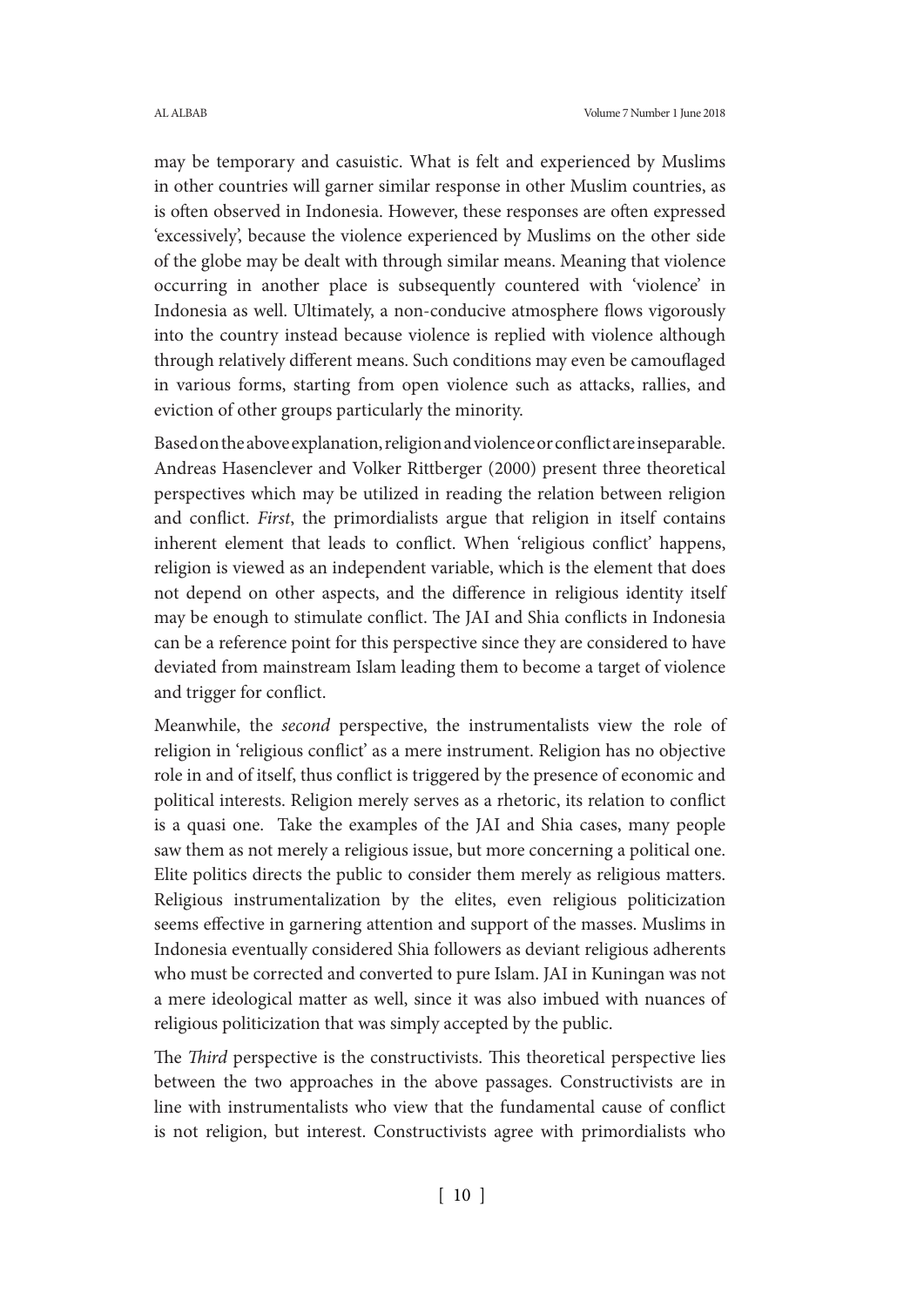see religion as having a real objective role, meaning that although religion is not the main cause of conflicts, it helps to accelerate them. In this case, once religion is involved in conflict, it may exacerbate the conflict into becoming more fatal. But, they disagree with the primordialists who argue that religion is an independent variable in conflict. This is because in their opinion, religion operates dependently, being reliant on other economic and political factors surrounding the conflict; to what extent does religion contribute in escalating conflicts depends on how acute are the clashes between economic and political interests in the conflict.

## **UNDERSTANDING DIFFERENCES**

Differences or diversity is an unavoidable social reality. It is the course of God or *sunnatullah.* Diversity is God's decree and it is unquestionably absolute. In QS. Al Maidah: 48*," We have sent down to you* the Book with the truth, confirming what was before it of the Book and as a guardian over it. So judge between them by what Allah has sent down, and *do not follow* their desires against the truth that has come to *you. For each [community] among you We had appointed a code [of law] and a path, and had Allah wished He would have made you one community, but [His purposes required] that He should test you in respect to what He has given you. So take the lead in all good works. To Allah shall be the return of you all, whereat He will inform you concerning that about which you used to differ*", it is mentioned that it was God's will not to have made mankind into one nation (united in religion).

In QS. Al Hujurat: 13 "*O mankind! Indeed We created you from a male and a female,and made you nations and tribesthat you may identify yourselves with one another.Indeed the noblest of youin the sight of Allahis the most Godwary among you.Indeed Allah is all-knowing, all-aware*", also reiterates that Allah created mankind into peoples and tribes with the aim that one may know another. And by knowing one another, mankind has the potential to gain mutual understanding so that all forms of disputes may subsequently be avoided.

Differences in ethnicity, race, religion, and such complete the life of man in this world. It is difficult to imagine mankind originating from one ethnicity, one race, and one religion. Perhaps, life will be monotonous without any variations eventually leading to ever present boredom and dreariness. In truth, religious differences may be interpreted and positioned as a means to understand one's own religion. Islam, for example, can be widely known because it is compared to other religions such as Christianity and Judaism. Hence, differences provide the opportunity for all people/groups to learn from each other and produce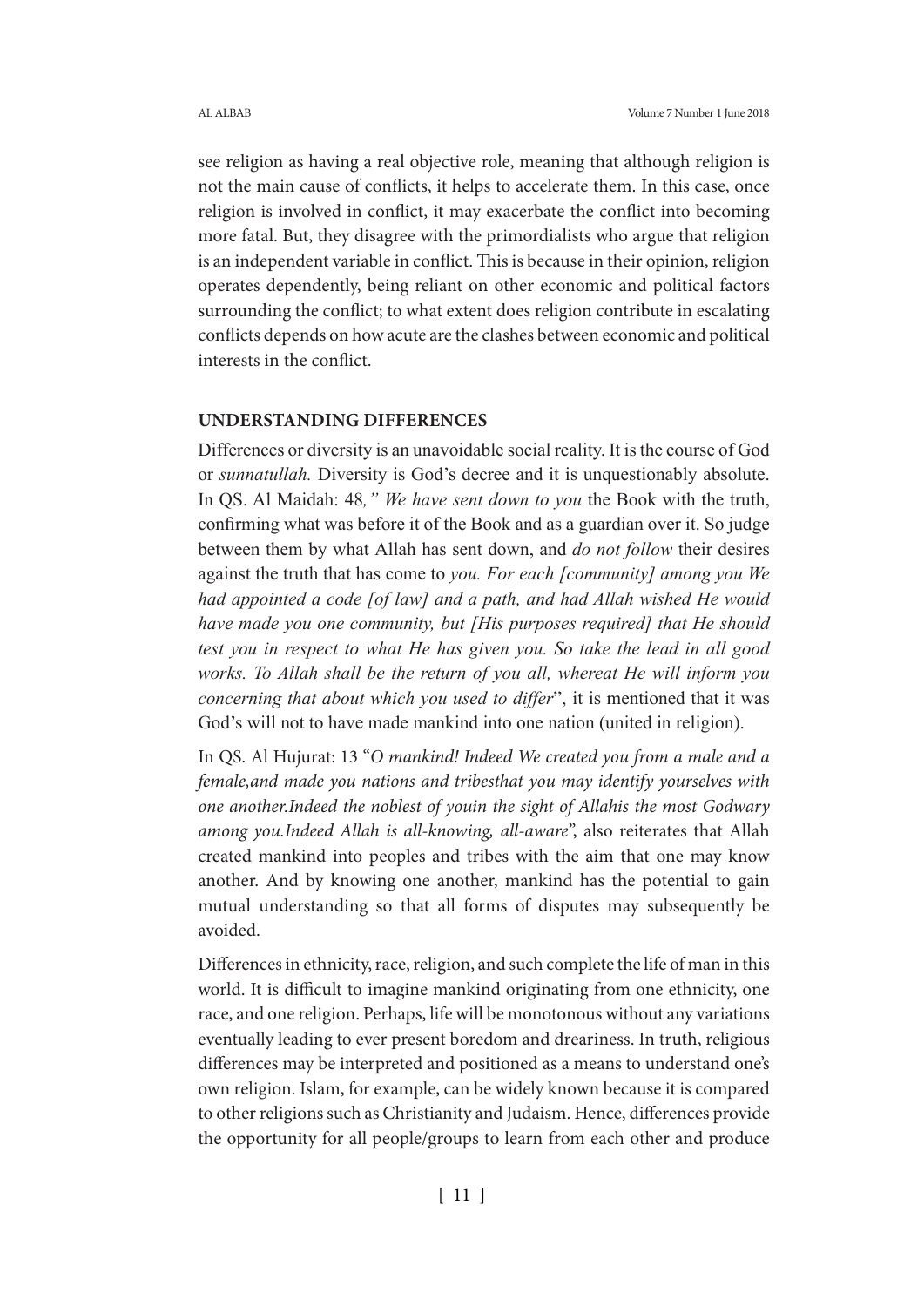a sense of mutual understanding and respect. Yet, concerning the reality observed in the life of the nation, it is instead the opposite wherein differences become a means for attacking and condemning each other leading to disputes and even conflicts occurring every where.

The low level of tolerance in accepting a different other which may well lead people toward becoming egoistic and fanatical. Egoism appears in the form of rigid claims that consider everything of foreign origin as something erroneous. They consider that only one truth prevails and it is one that comes from their own self and group. Whereas the presence of other people and groups are negated, both existentially and their roles in life. Other people or groups are positioned as competitors and enemies that must be annihilated even through violence. Violence has even become a means for coercing their will against others.

In addition to religious teaching which boldly instructs Muslims to invite others by way of *hikmat* or wisdom, the Indonesian nation also has a mechanism that has been proven to be effective in establishing harmony and resolving conflicts between differing communities. A local mechanism which is widely known as local wisdoms are present in every community throughout the Indonesian archipelago. For example, in the Maluku community, *pela* and *gandong* is recognized as a media for uniting two differing ethnicities into one amicable camaraderie. These institutions serve as a media for reconciliation and for strengthening social cohesion (see. Al Qurtuby, 2016:104). The people in those communities do not come from the same lineages (genealogy), yet they can live together in an atmosphere of peace founded on the spirit of friendship. Despite originally coming from different villages or regions, they are joined in a single alliance through the use of *pela* and *gandong*.

Thus is also the case in the Bugis community, wherein a local wisdom called *sipakatau* is widely recognized. *Sipakatau* literally means to humanize human beings. This is similar to the spirit of *ngewonke wong* found in the Javanese community. By using such spirit of determination, whatever differences there may be will be reduced to a single union, that is a union of respect to human dignity. This means that there should be no room for condemning each other let alone for eliminating one another for the mere sake of differences. Within the context of the life of the people and of the nation, differences or diversity should be understood as a source of power because it is a 'basic element' for establishing togetherness. Togetherness itself is not something that can be created in an instant, it is present through a long developing process. The togetherness or intimacy present within the frame of the Unitary State of the Republic of Indonesia (NKRI) may be considered as undeniable evidence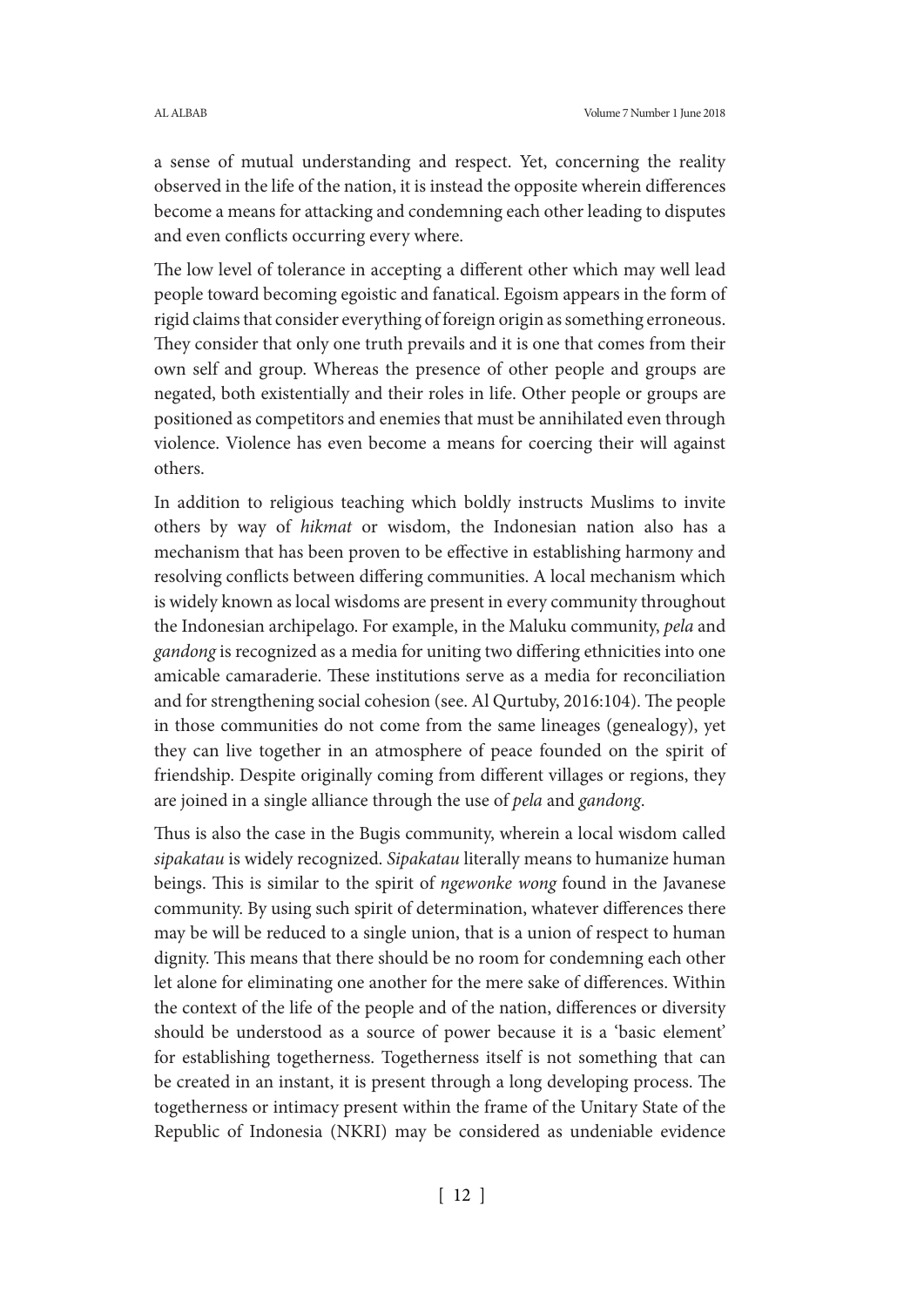concerning the results created from intermeshing existing differences. Any differences should be understood as a natural condition, hence, the existence of other identities would not be positioned as threats, but as partners who will mutually strengthen each other instead.

Differences should also be understood to mean grace and blessing so that our lives become more meaningful. And not the other way around, wherein differences are understood as a curse, source of disaster, source of disintegration, and source of conflict leading to mutual hatred and admonishment then ending in mutual annihilation. This is one of the challenges faced by humanity, particularly Indonesia as a nation of pluralities and established upon differences in ethnicities, race, religion, and other differences. Indonesia is, indeed, required to constantly reproduce its symbols of cohesion and unity to function more effectively so that disputes and violence (conflicts) no longer become a part of this nation.

Diversity can actually be managed based on a multicultural scheme (Nurkhoirin, 2007:3). It is a proven fact that there is a strong desire to carry out arrangements based on the spirit of uniformity rendering one of the distinctive features of the Indonesian nation, namely religiosity and pluralism, to be cut off. Management of differences and diversity, particularly concerning religion, should unconditionally be conducted accurately. The paradigm of management should also be directed at understanding the meaning of religious differences as something that must be accepted, not annihilated. Differences are an invaluable grace of God that should be maintained and preserved, not annihilated for the sake of any interest. This thought should be existed in religious institutions especially at local or grassroot level since they are directly interacted with various communities. This also leads to the significant role of religious insitutions in preventing communal violence. As Juan, Pierskalla and Vuller (2015) found, 'a high density of local religious institutions decreases the likelihood of communal violence."

# **CONCLUSION**

The still prevailing religious violence in the current era of democratic Indonesia provides an illustration about the presence of a people/group relationship that is highly dynamic but tends to be closed-minded. The series of religious violence, either inter or intra-religious ones, are phenomena that have various implications in the efforts of creating a more harmonious and open relationship. Violence may happen from time to time and it causes fluctuating relations among religions and religious followers of the same belief. Violence itself, within the context of this article, may be observed from two opposing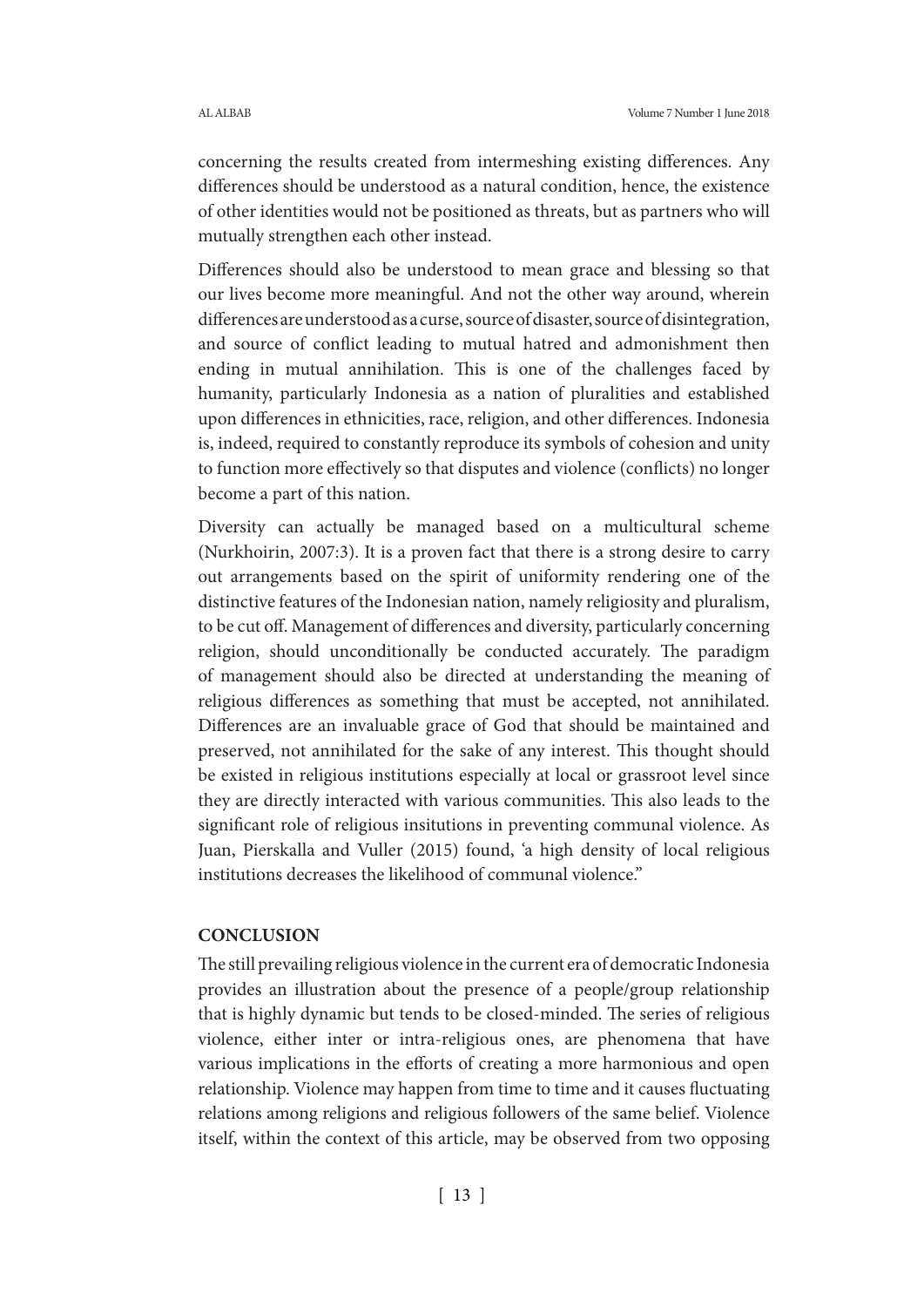contexts. *Firstly*, contestation of either inter- or intra-religion are very intense. Contestation does not only relate to 'struggle for followers/adherents', but also the struggle for influence in all things including the political field. *Secondly*, truth claims among religions become one of the tools of 'attack' causing violence to often become an option even a priority due to availability of text interpretations that only refer to the argument of their own group. *Thirdly*, the conditions of religious followers in other countries also influence the response of Muslims in Indonesia who conduct their actions on behalf of religion to pass judgment upon a particular group as a form of solidarity.

Religious violence may be avoided by changing the understanding of the meaning of differences. This can be accomplished through the following measures. *Firstly*, changing the paradigm in defining an existing difference. Differences that in many ways are considered as the main cause of violence, should currently be considered as main source of strength in building unity or togetherness. Differences are a main source of power. Differences which are regarded as a means to compete, can be changed to become a media for mutual synergy. *Secondly*, establishing awareness on the beauty and significance of differences. Differences should be understood as a way to do our best, not who is the best. Therefore, differences will no longer be seen as a source of disaster, differences will become a blessing that is most meaningful in a dynamics of social life that is religious and diverse.

## **BIBLIOGRAPHY**

- Al-Makin, (2016). *Keragaman dan Perbedaan: Budaya dan Agama dalam Lintas Sejarah Manusia.* Yogyakarta: Suka Press- Al Jami'ah Research Center.
- Al Qurtuby, S. (2016). *Religious Violence and Reconciliation in Indonesia: Christian and Muslim in Moluccas.* London and New York: Roudledge Tylor and Francis Group.
- Bawazir, T. (2015)*. Jalan Tengah Demokrasi: antara Fundamentalisme dan Sekularisme*. Jakarta: Pustaka Al Kautsar.
- Braithwaite, J. and Dunn, L. (2010). "Maluku and North Maluku." in Braithwaite, V., Braithwaite, J., Cookson, M & Dunn, L. *Anomie and Violence*: *Non-truth and Reconciliation in Indonesian Peacebuilding.*  Canberra: ANU Press.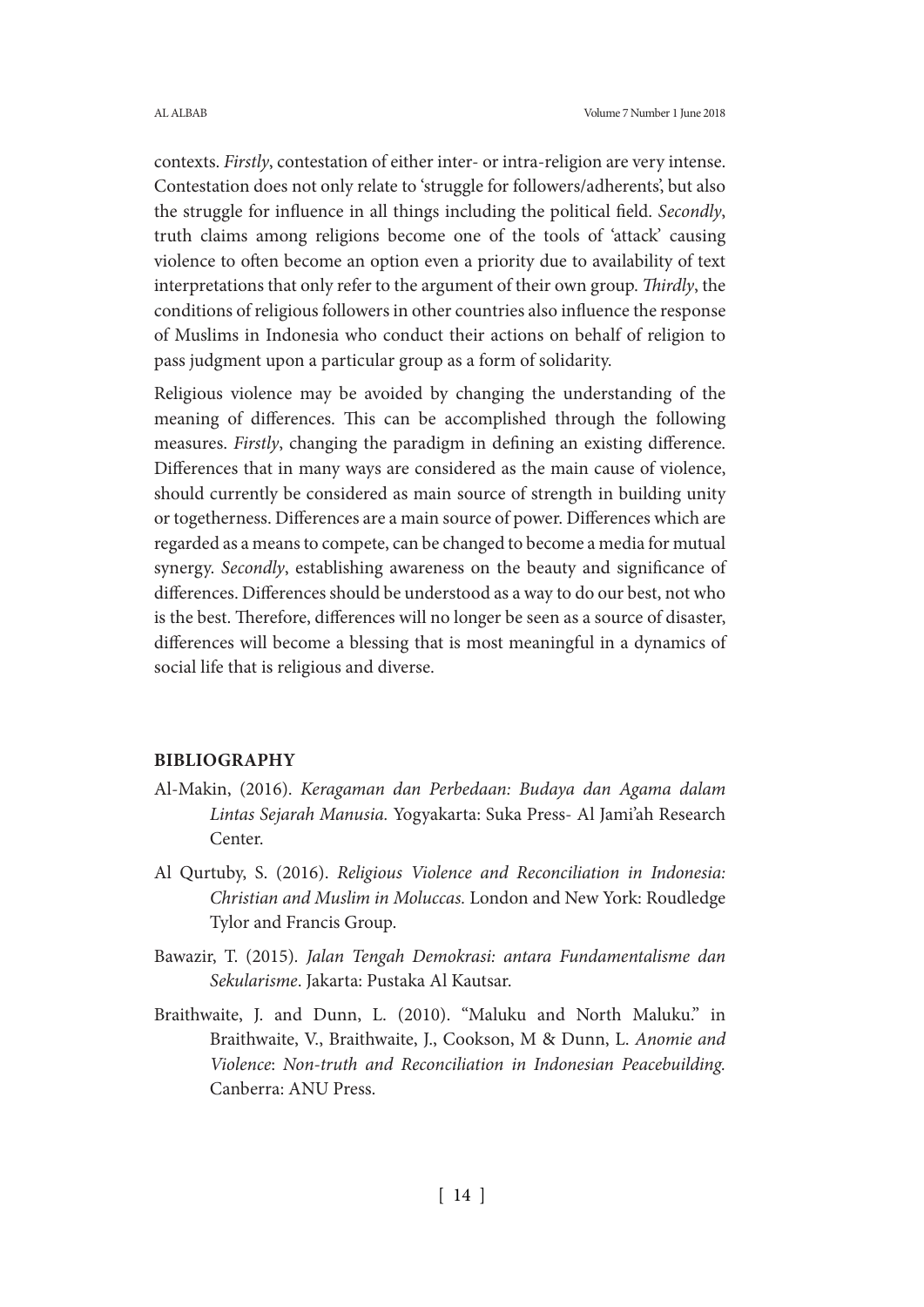- Bertrand, J. (2002). *Legacies of the Authoritarian Past: Religious Violence in Indonesia's Moluccan Islands.* University of British Columbia: Pacific Affairs, p. 57-85. Accessed: 23-09-2017.
- CRCS, (2009). *Laporan Tahunan Kehidupan Beragama di Indonenesia 2009.* Yogyakarta: CRCS UGM.
- --------, (2010). *Laporan Tahunan Kehidupan Beragama di Indonenesia 2010*. Yogyakarta: CRCS UGM.
- -------, (2011). *Laporan Tahunan Kehidupan Beragama di Indonenesia 2011*. Yogyakarta: CRCS UGM.
- -------, (2012). *Laporan Tahunan Kehidupan Beragama di Indonenesia 2012*. Yogyakarta: CRCS UGM.
- -------, (2015). *Serial Laporan Tahunan Kehidupan Beragama di Indonenesia: Politik Lokal dan Konflik Keagamaan.* Yogyakarta: CRCS UGM.
- Crouch, M. (2008). *Indonesia, Militant Islam and Ahmadiyah: Origins and Implications.* Melbourne: Melbourne Law School, The University of Melbourne.
- Ernas, S. (2016). "Kata Pengantar: Membaca Ulang Gafatar Gerakan Sempalan atau Gerakan Sosial." in Rajab, H. (at.al). *Respons Pemerintah dan Resolusi Penanganan Gafatar Pasca Pembubaran: Studi Kasus di Provinsi Bangka Belitung.* Yogyakarta: The Phinisi Press.
- Gadamer, H. G. (1975). *Truth and Method.* London: Bloomsbury.
- Hasenclever, A. & Rittberger, V. (2000). Does Religion Make a Difference? Theoretical Approaches to the Impact of Faith on Political Conflict. *Millennium Journal of International Studies.* Vol. 29. No. 3. p. 641-674.
- Harsono, A. (2010). '*Agama' Saya Adalah Jurnalisme. Yogyakarta: Kanisius.*
- Hidayati, M. (2010). *Human Finitude and Interreligious Dialogue.* Adelaide: ATF Press.
- Juan, A., Pierskalla, J.H. & Vuller, J. (2015). "The Pacifying Effects of Local Religious Institutions: an Analysis of Communal Violence in Indonesia." in *Political Research Quarterly,* Vol. 68, No. 2 (JUNE 2015), pp. 211-224.
- Jubba, H. (2011). "Reproduksi Kekerasan." in *Jurnal At-Tafkir Vol. IV Nomor 2 Desember.* Langsa: STAIN Zawiayah Cot Kala Langsa, p. 1-11.